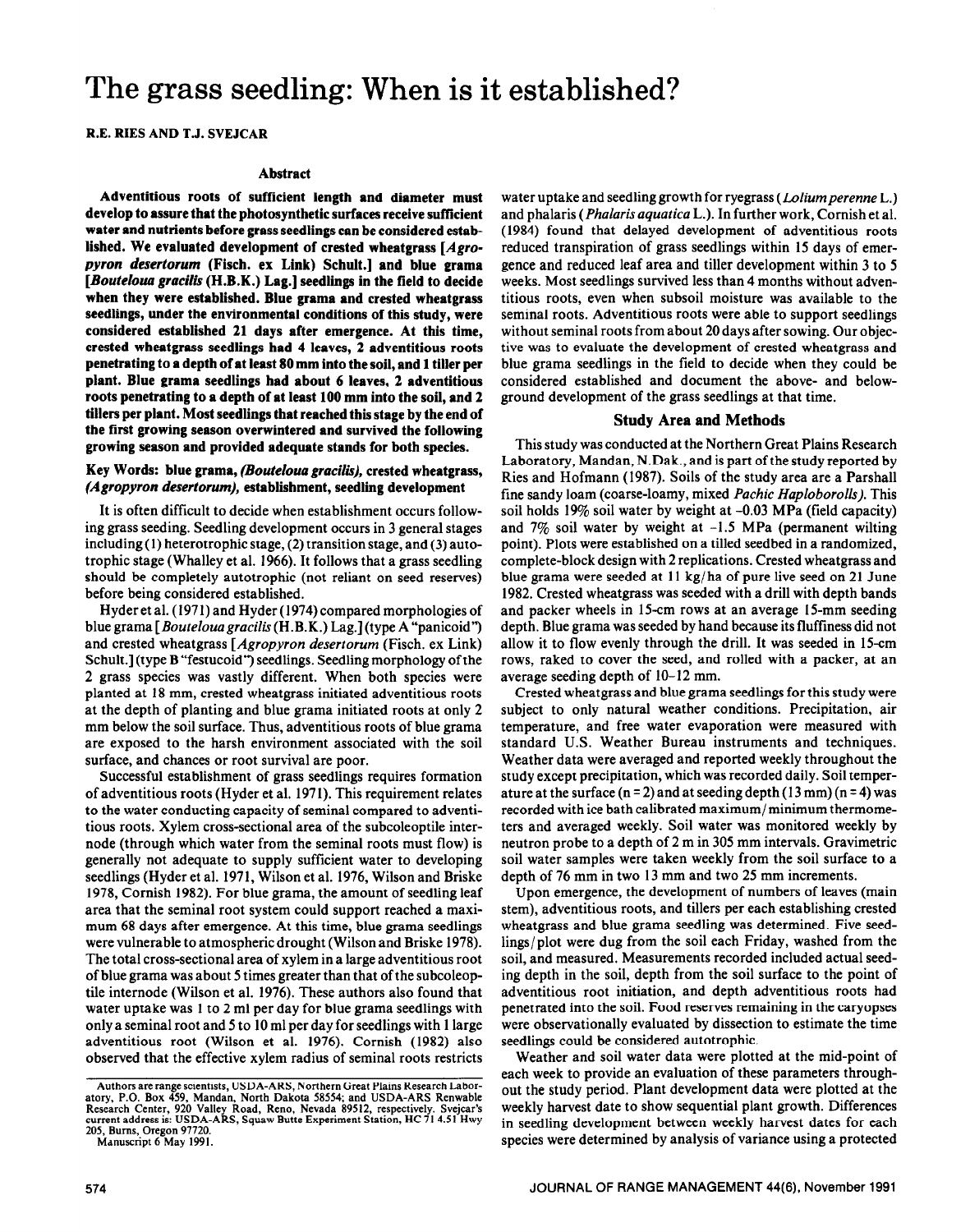Waller-Duncan test ( $P \le 0.05$ ) to separate significant mean differences.

#### **Results and Discussion**

Ries and Hoffman (1987) report 30 August 1982 densities of 26 and  $606$  plants/ $m<sup>2</sup>$  for crested wheatgrass and blue grama stands, respectively. The pattern and timing when water was received by the establishing stands appeared more important than amount of water received. The late seeding date (21 June 1982) and subsequent environmental conditions favored warm-season grass establishment.

Maximum soil surface temperatures were  $20 \pm 2$ ° C warmer than maximum air temperatures. At the 13 mm soil depth, maximum soil temperature was about  $10 \pm 1^{\circ}$  C lower than the soil surface temperature (Fig. 1). Minimum air and soil temperatures 13 mm in the soil were similar.



**Fig. 1. Weekly average** maximum **and minimum air and soil temperatures**  during the summer of 1982 at Mandan, N.Dak.

The longest period without precipitation during the study was 9 days from 28 July through 5 August (Fig. 2). Precipitation received 8 July and 23 through 27 July was very effective because of low water demand as reflected in free water evaporation during these dates.



**Fig. 2. Weekly average free water evaporation and daily precipitation during the summer of 1982 at Mandan, N.Dak.** 

Water from the rainfall event of 8 July increased the soil water at all levels in the soil (Fig. 3). The greatest increase in soil water occurred from the rainfall events during 23-27 July. The surface 13 mm of soil was drier than -1.5 MPa during 5 of the 9 sample periods.

Both species emerged during the same week, 25 days after seeding (Figs. 4 and 5). Emergence occurred after the 23 mm precipita-



**Fig. 3. Weekly average soil water during the summer of 1982 at Mandan, N.Dak. Soil is a Parshall fine sandy loam (coarse-loamy, mixed** *Pachic Haploborolls).* **(PWP = -1.5 MPa and FC = -.03 MPa).** 



**Fig. 4. Weekly number of leaves, adventitious roots, and tillers developed by crested wheatgrass seedlings during the summer of 1982. Points on the same line labeled with the same letter are not significantly different**   $(P \le 0.05)$ .



**Fig. 5. Weekly number of leaves, adventitious roots,** and **tillers developed by blue grama seedlings during the summer of 1982. Points on the same**  line labeled with the same letter are not significantly different  $(P \le 0.05)$ .